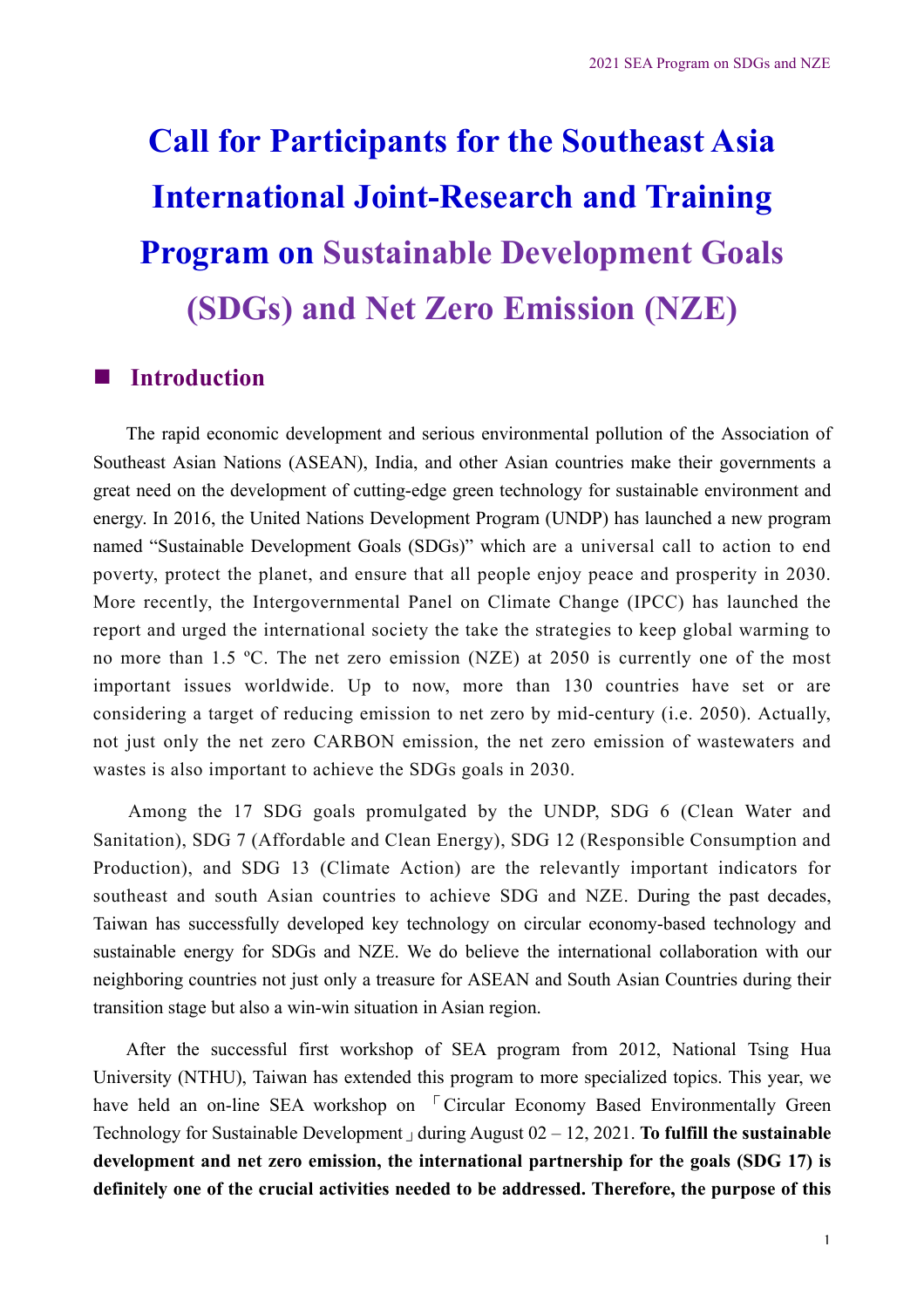**joint-research and training program is to strengthen the academic cooperation between Taiwan and Southeast/South Asian countries and other developing countries such as ASEAN, India, Sri Lanka, Bangladesh, Bhutan, Nepal, Middle East and other developing countries in the areas of SDGs and NZE.** We encourage government officers, scholars, professors with administrative position to attend this training program.

**Due to the COVID-19 pandemic, this workshop will be held virtually during the period of November 24 – December 9, 2021. A total of 9-day, 45-h courses including lecture, technical and lab demonstration, and foresight meeting will be provided. In addition, to the carbon reduction technology, the utilization of energy-saving technology for agricultural waste recycling and water reuse will be introduced.** Through this training course, the participants will gain knowledge in cutting-edge technology of environmental sustainability and net zero emission. This would significantly enhance the advanced knowledge in SDGs of the participants as well as reinforce the academic and educational collaboration between Taiwan and Southeast/South Asian countries in the areas of low carbon and green energy.

# **Curriculum Planning**

This training program, funded by the **Ministry of Science and Technology (MOST), Taiwan**, will mainly address the impact of industrialization and utilization of fossil fuels on the environmental pollution and global climate change, as well as the development and application of low carbon green energy to environmental sustainability. The main concept for curriculum design is based on the UN SDGs and 2050 NZE. The cutting-edged technology related to climate change, environmental sustainability, waste recycling and reuse, energy-saving technology and water-energy nexus my will be introduced. The development of environmentally benign technology for converting agricultural/industrial wastes to value-added materials and the fabrication of biochars and its application to environment and energy will be addressed. Moreover, a foresight meeting on the strategy on the SDGs and NZE in Southeast and South Asian Countries will be held. Several scholars from different countries such as Philippines, Indonesia, Thailand, Vietnam, Malaysia, and Nepal will be invited to present the policy and strategy of ASEAN and South Asia Countries. Definitely the Campus and Lab virtual tours will be arranged.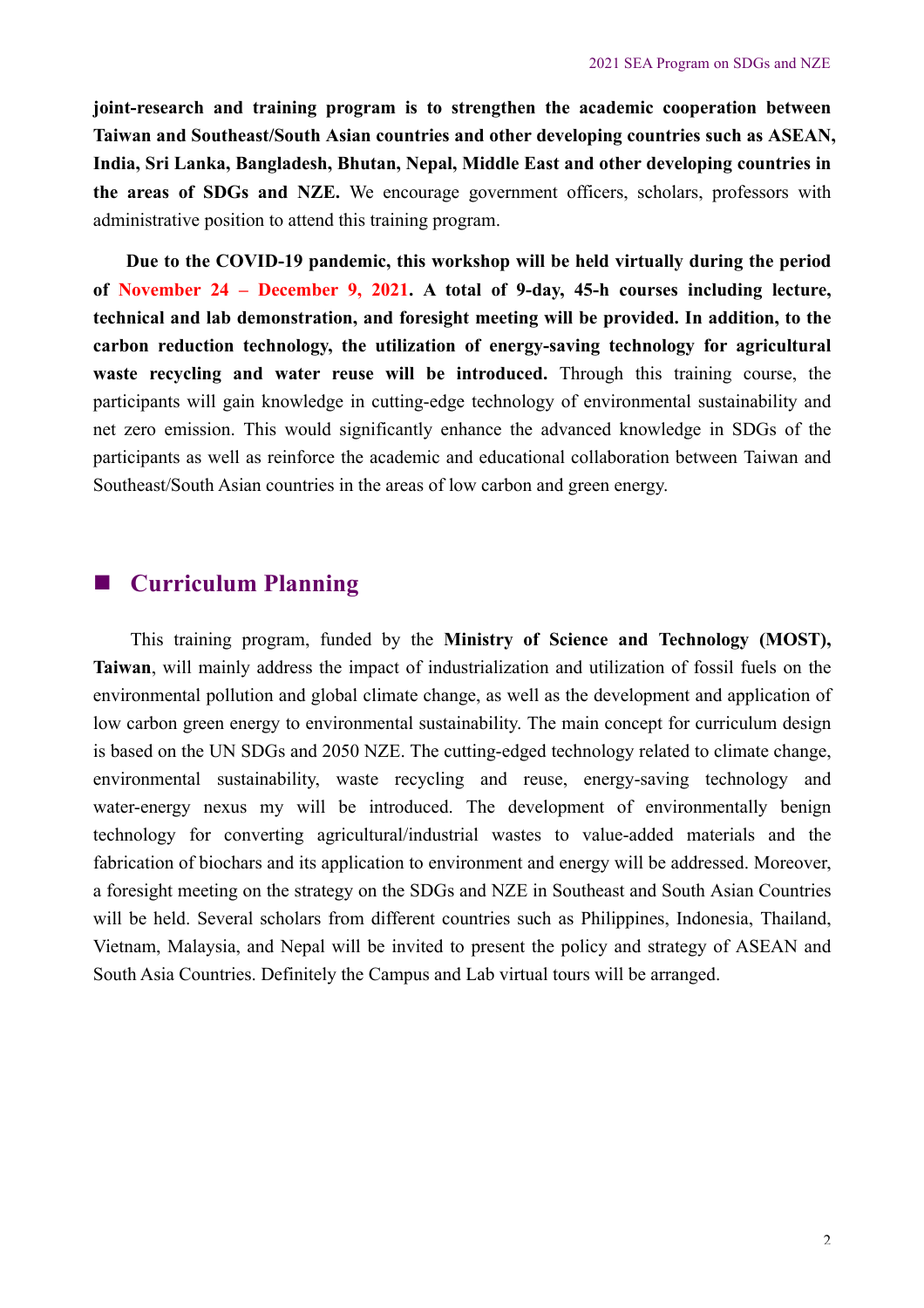#### ■ Course timetable (November  $24$  – December 9, 2021)

|               | $11:00 - 13:00$                                                               |  |                                       | $14:00 - 17:00$                            |                     |  |  |  |
|---------------|-------------------------------------------------------------------------------|--|---------------------------------------|--------------------------------------------|---------------------|--|--|--|
| Date*         | (Taiwan/Malaysia/Philippines Time)                                            |  |                                       | (Taiwan/Singapore/Malaysia Time)           |                     |  |  |  |
| $11/24$ (Wed) | <b>Opening</b><br>Ceremony                                                    |  | Introduction to<br>MOST/NTHU/CYUT     | International Collaboration<br>Opportunity |                     |  |  |  |
| $11/25$ (Thu) | Technical Demo (I):                                                           |  | Flash Talk I (Every<br>participant)   | Climate Change Issue                       |                     |  |  |  |
| $11/27$ (Sat) | Technical and Lab<br>Tour $(II)$                                              |  | Flash Talk II<br>(Every participant)  | $SDGs$ Issue $(I)$                         |                     |  |  |  |
| $11/30$ (Tue) | Technical and Lab<br>Tour (III)                                               |  | Flash Talk III<br>(Every participant) | SDG Issue (II)                             |                     |  |  |  |
| $12/01$ (Wed) | Foresight Meeting: SDGs and NZE strategies in ASEAN and South Asian Countries |  |                                       |                                            |                     |  |  |  |
| $12/02$ (Thu) | Circular Economy<br>Issue (I)                                                 |  | Flash Talk IV<br>(Every participant)  | $NZE$ issue $(I)$                          |                     |  |  |  |
| $12/04$ (Sat) | Circular Economy<br>$Issue$ (II)                                              |  | Flash Talk II<br>(Every participant)  | $NZE$ Issue (II)                           |                     |  |  |  |
| $12/07$ (Tue) | Special Symposium on SDGs and Water-Energy in Mekong River                    |  |                                       |                                            |                     |  |  |  |
| $12/09$ (Thu) |                                                                               |  | Circular Economy Issue (III)          | NZE Issue (III)                            | Closing<br>Ceremony |  |  |  |

|  |  | Curriculum of SEA Joint-Research and Training Program on SDGs and NZE |
|--|--|-----------------------------------------------------------------------|
|  |  |                                                                       |

\*: Date is subject to change.

## **On-line Platform**

The virtual training program will be organized by the Institute of Analytical and Environmental Sciences, National Tsing Hua University (NTHU), Hsinchu, Taiwan using Google Meet and Microsoft Team as platforms.

# ■ **How to Apply?**

Applicants who are interested in this international workshop can fill-up the **google form** (https://forms.gle/fawhc7z9eLNKtbzA9) first, and then **submit the curriculum vitae (CV) and statement of purpose (SOP) (PDF files are preferred) either by google form or by e-mail (seaprogram515@gmail.com). The application deadline is October 18, 2021.** The short-list will be announced by the end of October (31/10/2021).